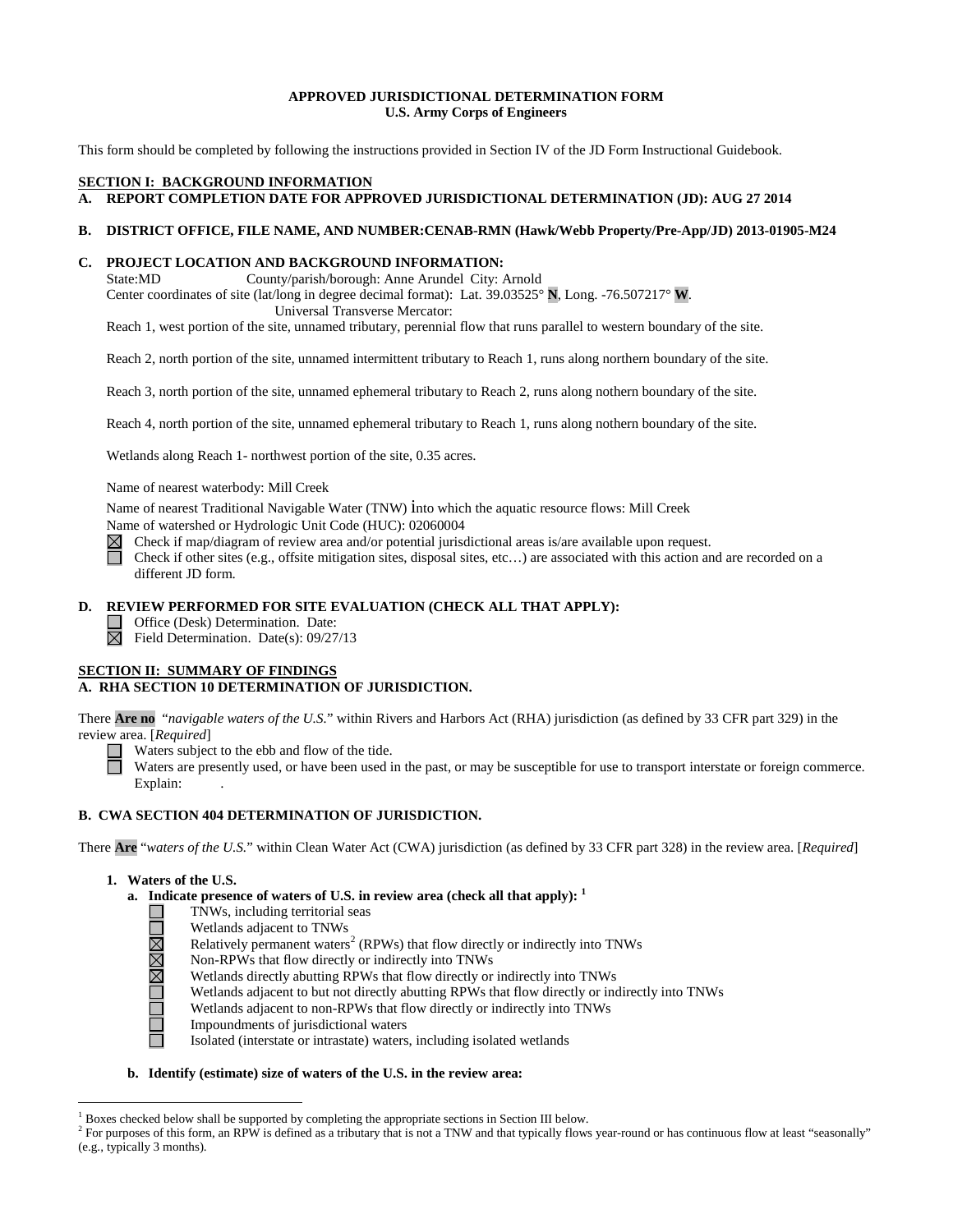Non-wetland waters: 1,823linear feet: width (ft) and/or 0.28 acres. Wetlands: 0.35 acres.

**c. Limits (boundaries) of jurisdiction** based on: **1987 Delineation Manual** Elevation of established OHWM (if known): .

## **2. Non-regulated waters/wetlands (check if applicable): 3**

Potentially jurisdictional waters and/or wetlands were assessed within the review area and determined to be not jurisdictional. Explain: .

 <sup>3</sup> Supporting documentation is presented in Section III.F.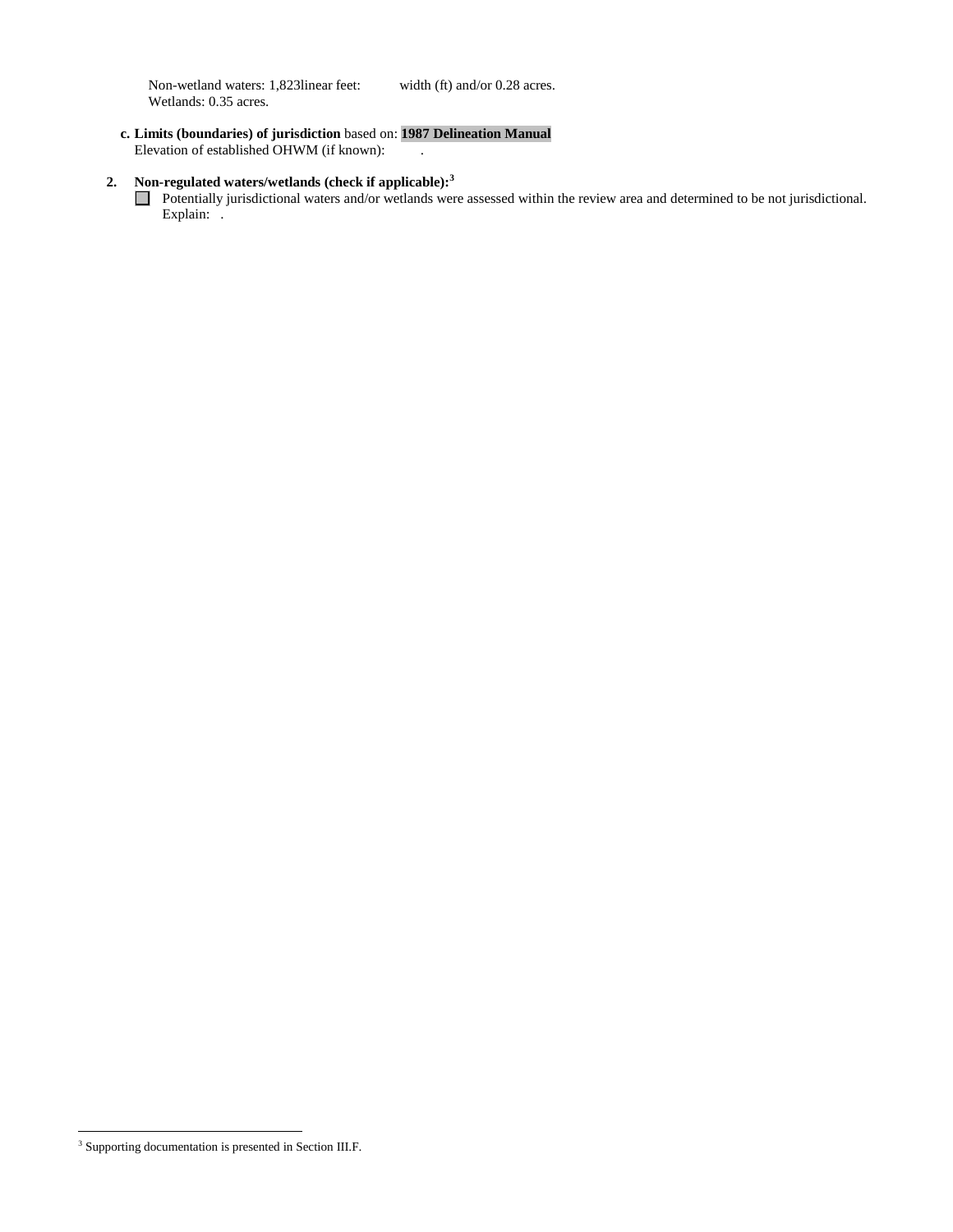## **SECTION III: CWA ANALYSIS**

### **A. TNWs AND WETLANDS ADJACENT TO TNWs**

**The agencies will assert jurisdiction over TNWs and wetlands adjacent to TNWs. If the aquatic resource is a TNW, complete Section III.A.1 and Section III.D.1. only; if the aquatic resource is a wetland adjacent to a TNW, complete Sections III.A.1 and 2 and Section III.D.1.; otherwise, see Section III.B below**.

## **1. TNW**

Identify TNW: .

Summarize rationale supporting determination: .

#### **2. Wetland adjacent to TNW**

Summarize rationale supporting conclusion that wetland is "adjacent": .

# **B. CHARACTERISTICS OF TRIBUTARY (THAT IS NOT A TNW) AND ITS ADJACENT WETLANDS (IF ANY):**

**This section summarizes information regarding characteristics of the tributary and its adjacent wetlands, if any, and it helps determine whether or not the standards for jurisdiction established under Rapanos have been met.** 

**The agencies will assert jurisdiction over non-navigable tributaries of TNWs where the tributaries are "relatively permanent waters" (RPWs), i.e. tributaries that typically flow year-round or have continuous flow at least seasonally (e.g., typically 3 months). A wetland that directly abuts an RPW is also jurisdictional. If the aquatic resource is not a TNW, but has year-round (perennial) flow, skip to Section III.D.2. If the aquatic resource is a wetland directly abutting a tributary with perennial flow, skip to Section III.D.4.**

**A wetland that is adjacent to but that does not directly abut an RPW requires a significant nexus evaluation. Corps districts and EPA regions will include in the record any available information that documents the existence of a significant nexus between a relatively permanent tributary that is not perennial (and its adjacent wetlands if any) and a traditional navigable water, even though a significant nexus finding is not required as a matter of law.**

**If the waterbody<sup>4</sup> is not an RPW, or a wetland directly abutting an RPW, a JD will require additional data to determine if the waterbody has a significant nexus with a TNW. If the tributary has adjacent wetlands, the significant nexus evaluation must consider the tributary in combination with all of its adjacent wetlands. This significant nexus evaluation that combines, for analytical purposes, the tributary and all of its adjacent wetlands is used whether the review area identified in the JD request is the tributary, or its adjacent wetlands, or both. If the JD covers a tributary with adjacent wetlands, complete Section III.B.1 for the tributary, Section III.B.2 for any onsite wetlands, and Section III.B.3 for all wetlands adjacent to that tributary, both onsite and offsite. The determination whether a significant nexus exists is determined in Section III.C below.**

**1. Characteristics of non-TNWs that flow directly or indirectly into TNW**

**(i) General Area Conditions:** Watershed size: 15**acres** Drainage area: 15 **acres** Average annual rainfall: 42 inches Average annual snowfall: inches

# **(ii) Physical Characteristics:**

(a) Relationship with TNW: Tributary flows directly into TNW. Tributary flows through **2** tributaries before entering TNW.

Project waters are **1 (or less)** river miles from TNW. Project waters are **1 (or less)** river miles from RPW. Project waters are **1 (or less)** aerial (straight) miles from TNW. Project waters are **1 (or less)** aerial (straight) miles from RPW. Project waters cross or serve as state boundaries. Explain:

Identify flow route to TNW<sup>5</sup>: ephermeral channel flow to unnamed stream to Mill Creek. Tributary stream order, if known: .

 <sup>4</sup> Note that the Instructional Guidebook contains additional information regarding swales, ditches, washes, and erosional features generally and in the arid West.

 $<sup>5</sup>$  Flow route can be described by identifying, e.g., tributary a, which flows through the review area, to flow into tributary b, which then flows into TNW.</sup>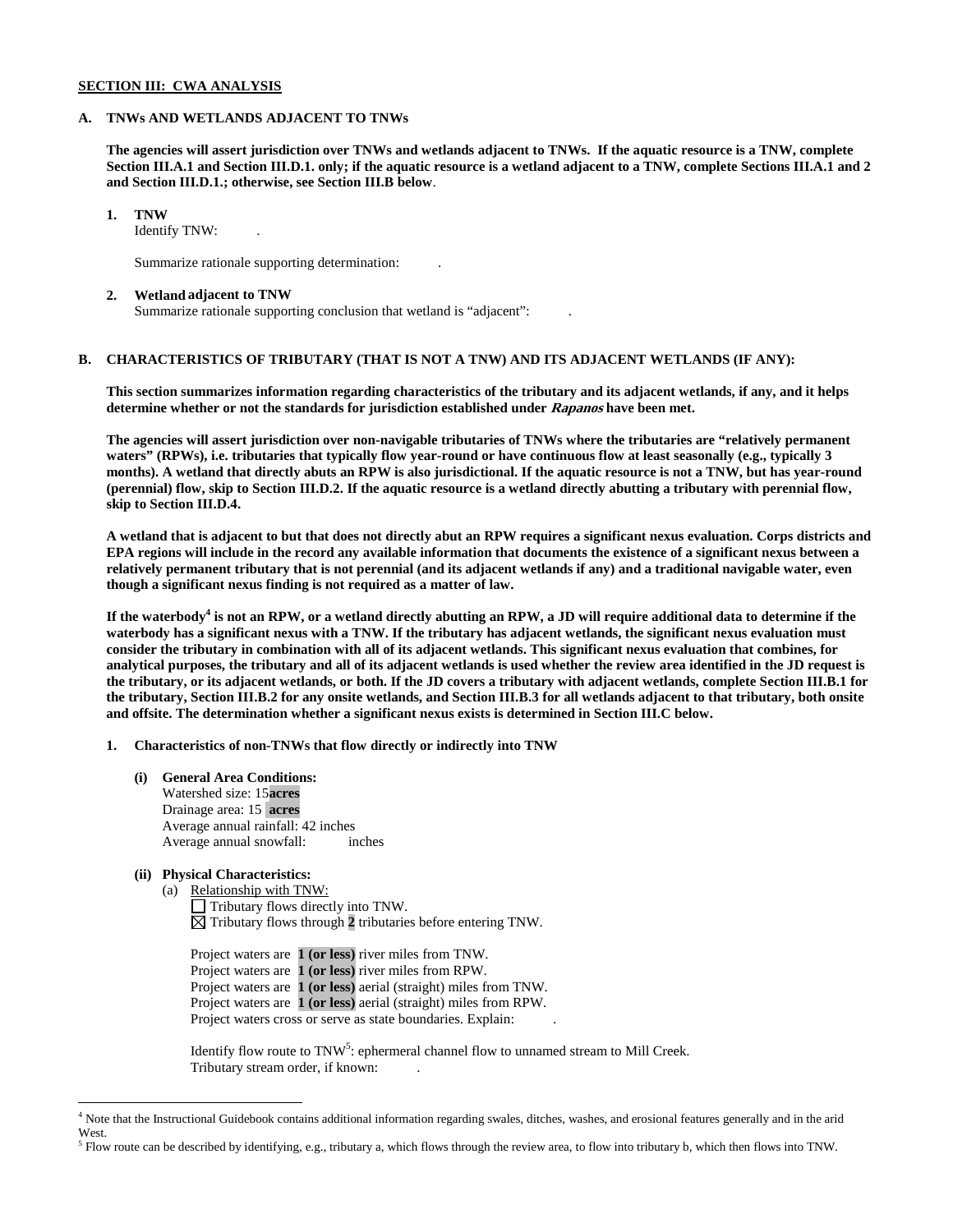|     | (b) General Tributary Characteristics (check all that apply):                                                                       |
|-----|-------------------------------------------------------------------------------------------------------------------------------------|
|     | <b>Tributary</b> is:<br>$\boxtimes$ Natural                                                                                         |
|     | Artificial (man-made). Explain:                                                                                                     |
|     | Manipulated (man-altered). Explain:                                                                                                 |
|     |                                                                                                                                     |
|     | <b>Tributary</b> properties with respect to top of bank (estimate):                                                                 |
|     | Average width: 5 feet                                                                                                               |
|     | Average depth: 1 feet                                                                                                               |
|     |                                                                                                                                     |
|     | Average side slopes: Vertical (1:1 or less).                                                                                        |
|     |                                                                                                                                     |
|     | Primary tributary substrate composition (check all that apply):                                                                     |
|     | $\boxtimes$ Sands<br><b>Silts</b><br>Concrete                                                                                       |
|     | Cobbles<br>Gravel<br>Muck                                                                                                           |
|     | Vegetation. Type/% cover:<br>Bedrock<br>⊔                                                                                           |
|     | $\boxtimes$ Other. Explain: Leaf litter and sands.                                                                                  |
|     |                                                                                                                                     |
|     | Tributary condition/stability [e.g., highly eroding, sloughing banks]. Explain: some erosion and upalnd vegetated banks.            |
|     | Presence of run/riffle/pool complexes. Explain:                                                                                     |
|     | Tributary geometry: Relatively straight                                                                                             |
|     | Tributary gradient (approximate average slope): 0-5 %                                                                               |
|     |                                                                                                                                     |
| (c) | Flow:                                                                                                                               |
|     | Tributary provides for: Ephemeral flow                                                                                              |
|     | Estimate average number of flow events in review area/year: 2-5                                                                     |
|     | Describe flow regime: ehemeral flow.                                                                                                |
|     | Other information on duration and volume: less than 24 hours.                                                                       |
|     |                                                                                                                                     |
|     | Surface flow is: Discrete and confined. Characteristics:                                                                            |
|     |                                                                                                                                     |
|     | Subsurface flow: No. Explain findings:                                                                                              |
|     | $\Box$ Dye (or other) test performed:                                                                                               |
|     |                                                                                                                                     |
|     | Tributary has (check all that apply):                                                                                               |
|     | $\Box$ Bed and banks                                                                                                                |
|     | $OHWM6$ (check all indicators that apply):                                                                                          |
|     | clear, natural line impressed on the bank<br>the presence of litter and debris<br>$\Box$                                            |
|     | $\Box$ changes in the character of soil<br>$\Box$<br>destruction of terrestrial vegetation                                          |
|     | $\Box$ shelving<br>the presence of wrack line                                                                                       |
|     | $\Box$<br>vegetation matted down, bent, or absent<br>sediment sorting                                                               |
|     | $\boxtimes$<br>$\boxtimes$ leaf litter disturbed or washed away<br>scour                                                            |
|     | sediment deposition<br>L.<br>multiple observed or predicted flow events                                                             |
|     | abrupt change in plant community<br>water staining                                                                                  |
|     | other (list):                                                                                                                       |
|     | $\Box$ Discontinuous OHWM. <sup>7</sup> Explain:                                                                                    |
|     |                                                                                                                                     |
|     | If factors other than the OHWM were used to determine lateral extent of CWA jurisdiction (check all that apply):                    |
|     | $\Box$ High Tide Line indicated by:<br>Mean High Water Mark indicated by:                                                           |
|     | $\Box$ oil or scum line along shore objects<br>survey to available datum;                                                           |
|     |                                                                                                                                     |
|     | fine shell or debris deposits (foreshore)<br>physical markings;                                                                     |
|     | physical markings/characteristics<br>vegetation lines/changes in vegetation types.                                                  |
|     | tidal gauges                                                                                                                        |
|     | other (list):                                                                                                                       |
|     |                                                                                                                                     |
|     | (iii) Chemical Characteristics:                                                                                                     |
|     | Characterize tributary (e.g., water color is clear, discolored, oily film; water quality; general watershed characteristics, etc.). |

Explain: There was no water flowing in the ephermeral channel and there were no standing wet spots in the drainage channel.

Identify specific pollutants, if known: .

 <sup>6</sup> A natural or man-made discontinuity in the OHWM does not necessarily sever jurisdiction (e.g., where the stream temporarily flows underground, or where the OHWM has been removed by development or agricultural practices). Where there is a break in the OHWM that is unrelated to the waterbody's flow regime (e.g., flow over a rock outcrop or through a culvert), the agencies will look for indicators of flow above and below the break. <sup>7</sup>  $7$ Ibid.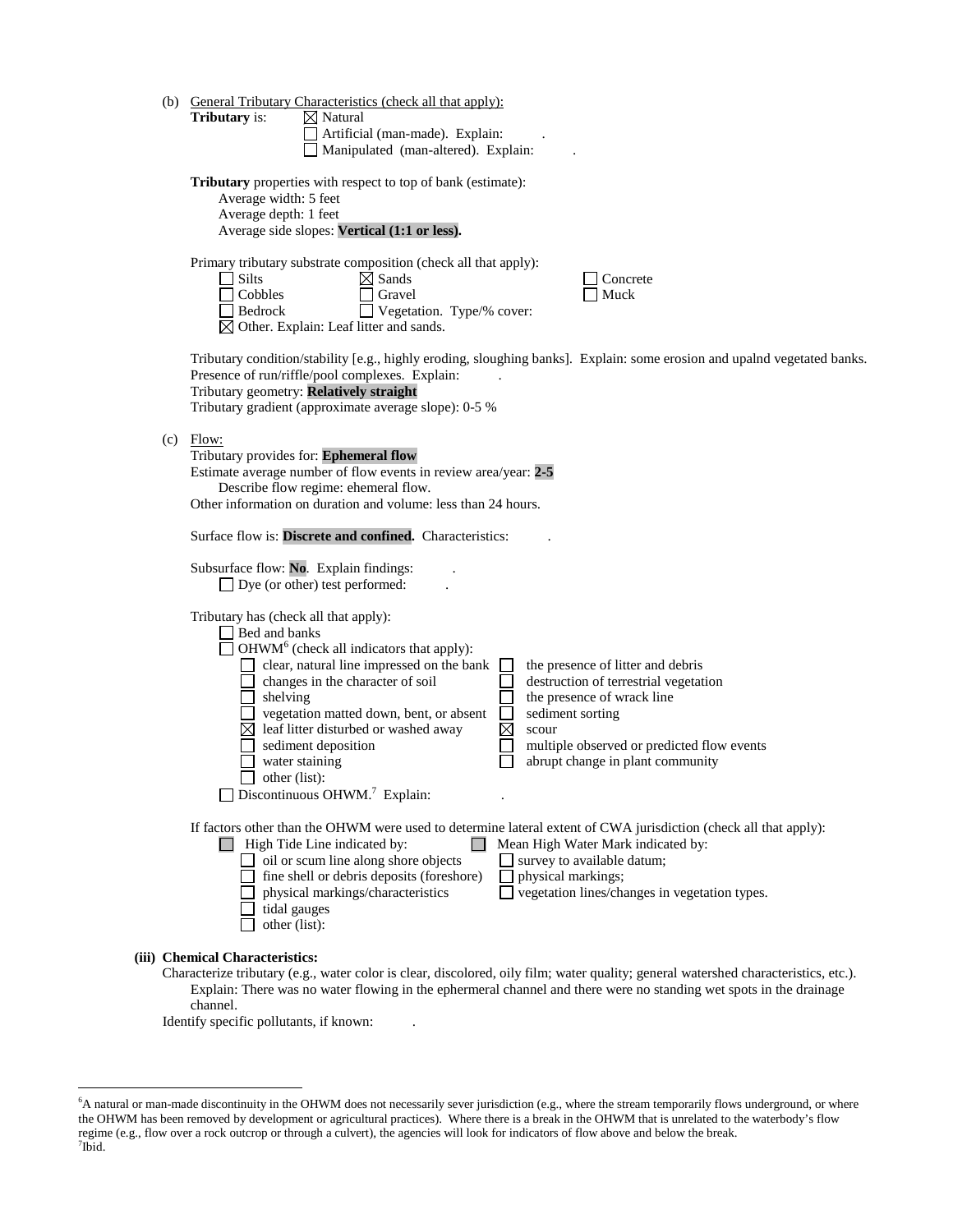## **(iv) Biological Characteristics. Channel supports (check all that apply):**

- $\boxtimes$  Riparian corridor. Characteristics (type, average width): channel is within the forest.
- Wetland fringe. Characteristics:
- $\Box$  Habitat for:
	- Federally Listed species. Explain findings:
	- Fish/spawn areas. Explain findings: .
	- Other environmentally-sensitive species. Explain findings: .
	- Aquatic/wildlife diversity. Explain findings: .

### **2. Characteristics of wetlands adjacent to non-TNW that flow directly or indirectly into TNW**

#### **(i) Physical Characteristics:**

- (a) General Wetland Characteristics: Properties: Wetland size: acres Wetland type. Explain: Wetland quality. Explain: Project wetlands cross or serve as state boundaries. Explain: .
- (b) General Flow Relationship with Non-TNW: Flow is: Pick List. Explain:

Surface flow is**: Pick List**  Characteristics: .

Subsurface flow: **Pick List**. Explain findings: . □ Dye (or other) test performed:

#### (c) Wetland Adjacency Determination with Non-TNW:

- $\Box$  Directly abutting
- $\Box$  Not directly abutting
	- Discrete wetland hydrologic connection. Explain:
	- $\Box$  Ecological connection. Explain:
	- $\Box$  Separated by berm/barrier. Explain:

### (d) Proximity (Relationship) to TNW

Project wetlands are **Pick List** river miles from TNW. Project waters are **Pick List** aerial (straight) miles from TNW. Flow is from: **Pick List.** Estimate approximate location of wetland as within the **Pick List** floodplain.

### **(ii) Chemical Characteristics:**

Characterize wetland system (e.g., water color is clear, brown, oil film on surface; water quality; general watershed characteristics; etc.). Explain:

Identify specific pollutants, if known: .

## **(iii) Biological Characteristics. Wetland supports (check all that apply):**

- $\Box$  Riparian buffer. Characteristics (type, average width):
- Vegetation type/percent cover. Explain: . П
- **Habitat for:** 
	- Federally Listed species. Explain findings: .
	- Fish/spawn areas. Explain findings:
	- Other environmentally-sensitive species. Explain findings: .
	- Aquatic/wildlife diversity. Explain findings: .

# **3. Characteristics of all wetlands adjacent to the tributary (if any)**

All wetland(s) being considered in the cumulative analysis: **Pick List** Approximately () acres in total are being considered in the cumulative analysis.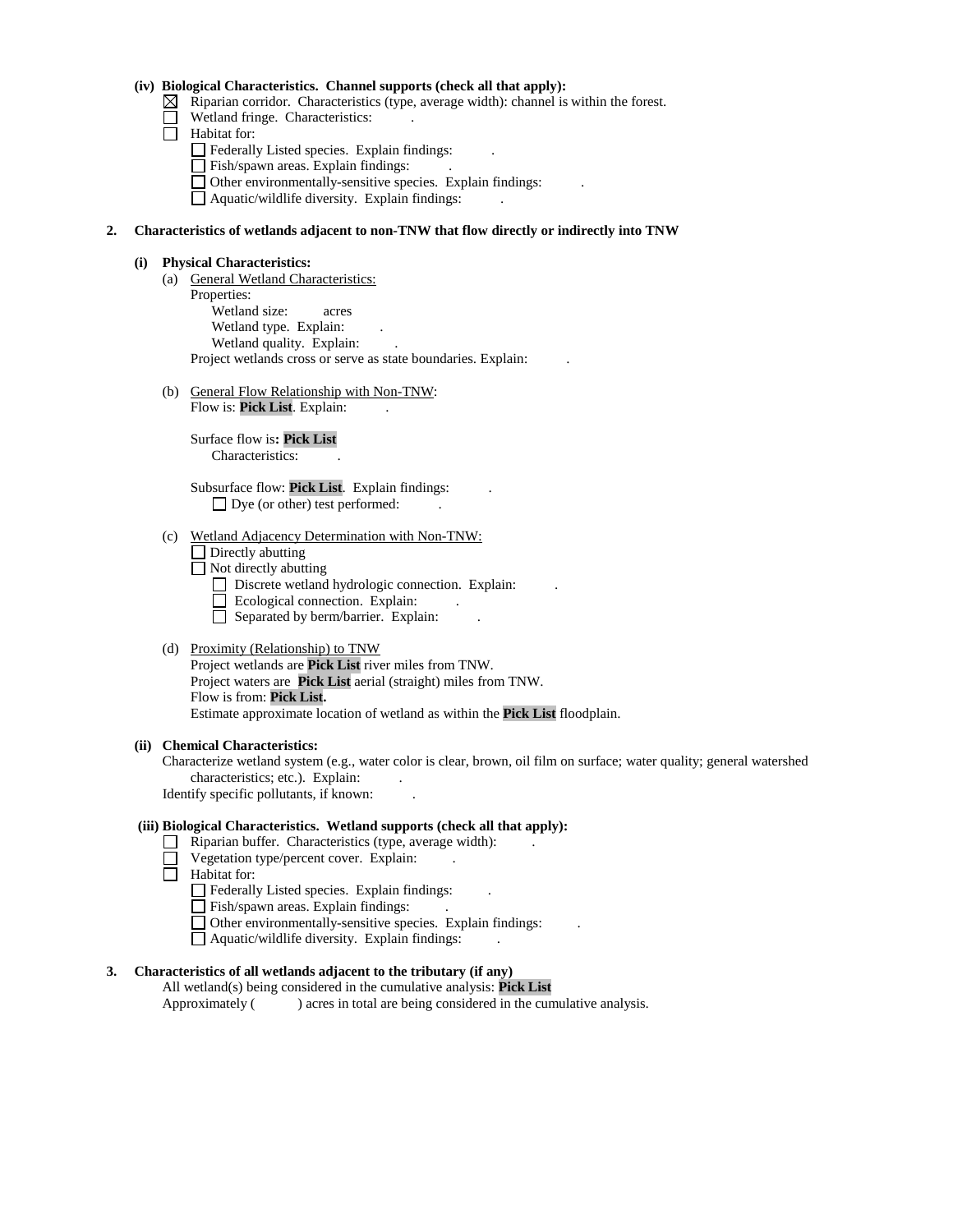For each wetland, specify the following:

Directly abuts? (Y/N) Size (in acres) Directly abuts? (Y/N) Size (in acres)

Summarize overall biological, chemical and physical functions being performed: Reach 3 and Reach 4 are ephemeral channels that do not have evidence of these functions. It is an eroded feature that exhibits some stream characteristics. .

## **C. SIGNIFICANT NEXUS DETERMINATION**

**A significant nexus analysis will assess the flow characteristics and functions of the tributary itself and the functions performed by any wetlands adjacent to the tributary to determine if they significantly affect the chemical, physical, and biological integrity of a TNW. For each of the following situations, a significant nexus exists if the tributary, in combination with all of its adjacent wetlands, has more than a speculative or insubstantial effect on the chemical, physical and/or biological integrity of a TNW. Considerations when evaluating significant nexus include, but are not limited to the volume, duration, and frequency of the flow of water in the tributary and its proximity to a TNW, and the functions performed by the tributary and all its adjacent wetlands. It is not appropriate to determine significant nexus based solely on any specific threshold of distance (e.g. between a tributary and its adjacent wetland or between a tributary and the TNW). Similarly, the fact an adjacent wetland lies within or outside of a floodplain is not solely determinative of significant nexus.** 

#### **Draw connections between the features documented and the effects on the TNW, as identified in the** *Rapanos* **Guidance and discussed in the Instructional Guidebook. Factors to consider include, for example:**

- Does the tributary, in combination with its adjacent wetlands (if any), have the capacity to carry pollutants or flood waters to TNWs, or to reduce the amount of pollutants or flood waters reaching a TNW?
- Does the tributary, in combination with its adjacent wetlands (if any), provide habitat and lifecycle support functions for fish and other species, such as feeding, nesting, spawning, or rearing young for species that are present in the TNW?
- Does the tributary, in combination with its adjacent wetlands (if any), have the capacity to transfer nutrients and organic carbon that support downstream foodwebs?
- Does the tributary, in combination with its adjacent wetlands (if any), have other relationships to the physical, chemical, or biological integrity of the TNW?

### **Note: the above list of considerations is not inclusive and other functions observed or known to occur should be documented below:**

- **1. Significant nexus findings for non-RPW that has no adjacent wetlands and flows directly or indirectly into TNWs.** Explain findings of presence or absence of significant nexus below, based on the tributary itself, then go to Section III.D: Reach 3 and Reach 4 run along the north boundary of the site. They are both unnamed ephemeral channels. Reach 3 is connected to Reach 2 near the northwest corner of the site, and Reach 4 is connected to Reach 1 near the northwest corner of the site. Reach 3 is approximately a straight line linear 170-foot channel. Reach 4 is approximately a straight line linear 730-foot channel. There are no abutting or adjacent wetlands at both the ephemeral channel areas. There were no sitings of crayfish, snails, fish, amphibians or wetland vegetation in both channels. There is no evidence that both systems are fed by groundwater and there is some erosion with leaf litter and some sand sediment in the bottom. Both channels are located within a forested area. A detailed assessment of the quality of wildlife habitat was not performed. Both channels and adjacent upland areas provide habitat for a variety of upland wildlife species. Both channels support nutrient cycling. The riparian forested corridor manages the nutrients from the adjacent forested land. The deciduous forest also inputs detritus into both ephemeral systems. Both channels lack the plant cover to cycle the nutrients in the detritus. Both channels carry some sediment from forest runoff as well as the eroding banks and the drainage pattern above the ephemeral channel. Both channels maintain the capacity to transport sediments from the abutting forest. Both channels do not have the vegetative cover to trap and uptake pollutants in the stormwater runoff that is received in the channel. Both channels, with abutting forested uplands, filter some runoff. Although the ephemeral channels are located in a forested area, both channels' banks lack the vegetative cover to shade the water column of the stream. The channel does not influence the cold and hot weather conditions of waters downslope of the both channels. There is little opportunity for both channels to provide flood storage. Groundwater discharge or recharge was not confirmed in the field. Both channels are on private property, not navigable and have limited recreational opportunities due to small size. The water quality functions of both channels, although limited, directly influence downstream areas, therefore providing a direct benefit to the overall public health. Based on the above and field experience in Maryland, both Reach 3 and Reach 4 have significant nexus with the physical, chemical or biologial integrity of the TNW.
- **2. Significant nexus findings for non-RPW and its adjacent wetlands, where the non-RPW flows directly or indirectly into TNWs.** Explain findings of presence or absence of significant nexus below, based on the tributary in combination with all of its adjacent wetlands, then go to Section III.D: .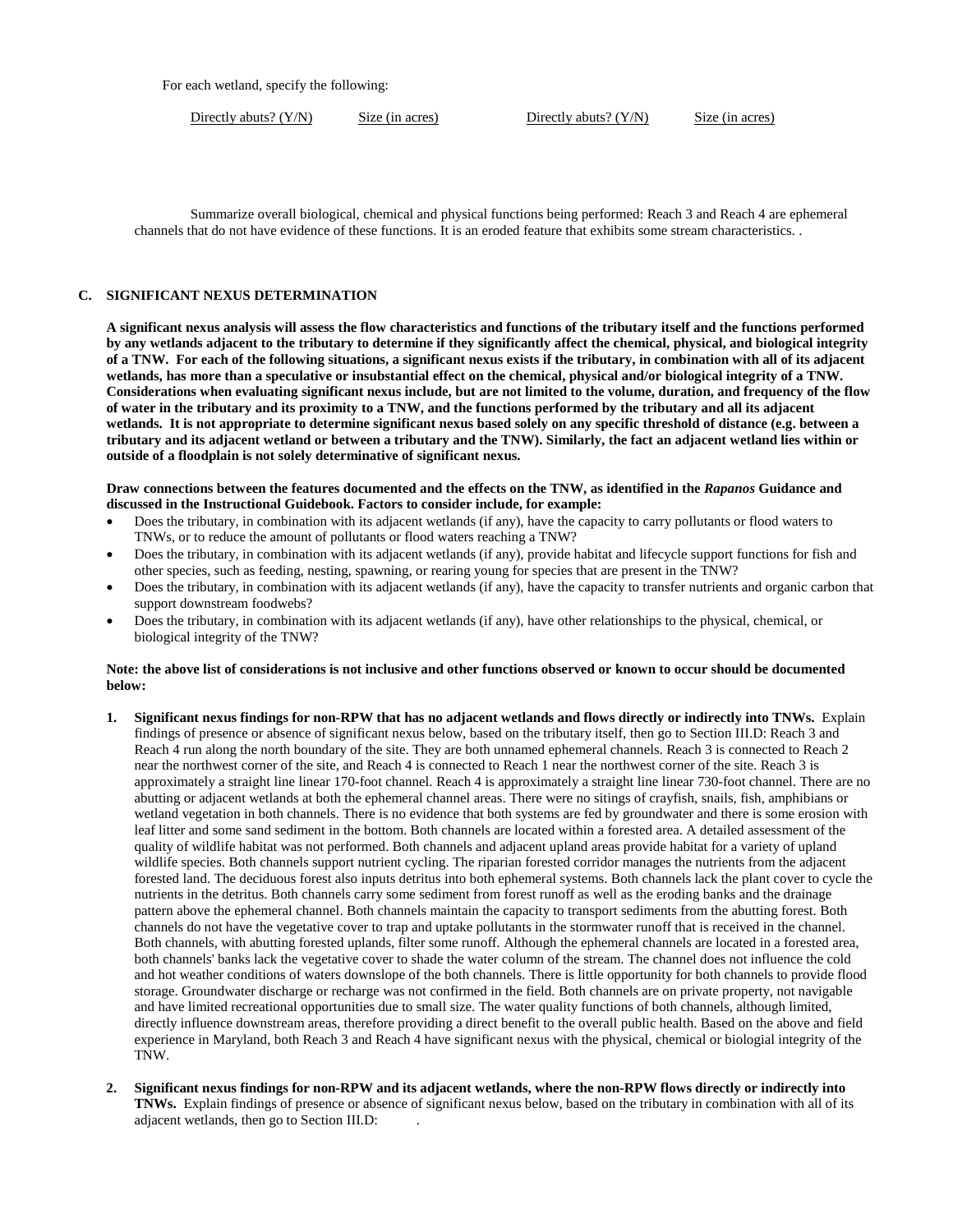**3. Significant nexus findings for wetlands adjacent to an RPW but that do not directly abut the RPW.** Explain findings of presence or absence of significant nexus below, based on the tributary in combination with all of its adjacent wetlands, then go to Section III.D:

# **D. DETERMINATIONS OF JURISDICTIONAL FINDINGS. THE SUBJECT WATERS/WETLANDS ARE (CHECK ALL THAT APPLY):**

- **1. TNWs and Adjacent Wetlands.** Check all that apply and provide size estimates in review area:<br>
TNWs: linear feet width (ft), Or, acres.  $width (ft), Or, a *cores.*$ Wetlands adjacent to TNWs: acres.
- **2. RPWs that flow directly or indirectly into TNWs.**

 $\boxtimes$  Tributaries of TNWs where tributaries typically flow year-round are jurisdictional. Provide data and rationale indicating that tributary is perennial:

- Reach 1, is a perennial stream that has continuous flow throughout the year. The stream is relatively straight with a few meanders and approximately 10 feet wide. It connects to Reach 2 and Reach 4 at the northwest corner of the site. The stream is a perennial nontidal tributary of Mill Creek, a tidal navigable tributary to the Chesapeake Bay, a tidal navigable interstate waterway. Visual observation of flow in the channel at various times of the year indicates that this stream is perennial.
- $\boxtimes$  Tributaries of TNW where tributaries have continuous flow "seasonally" (e.g., typically three months each year) are jurisdictional. Data supporting this conclusion is provided at Section III.B. Provide rationale indicating that tributary flows seasonally: Reach 2, is an intermittent stream that has flow seasonally, three months or more each year. Flow in this intermittent channel was observed during the September 27, 2013 site visit. This channel is relatively straight and approximately 10 feet wide. The upper limit of Reach 2 connects to Reach 1.

Provide estimates for jurisdictional waters in the review area (check all that apply):

Tributary waters: **950** linear feet**10**width (ft).

Other non-wetland waters: acres.

Identify type(s) of waters: .

# **3. Non-RPWs<sup>8</sup> that flow directly or indirectly into TNWs.**

Waterbody that is not a TNW or an RPW, but flows directly or indirectly into a TNW, and it has a significant nexus with a TNW is jurisdictional. Data supporting this conclusion is provided at Section III.C.

Provide estimates for jurisdictional waters within the review area (check all that apply):<br>  $\Box$  Tributary waters: linear feet width (ft).

- Tributary waters:<br> **Other non-wetlan** 
	- **Other non-wetland waters: acres.**

Identify type(s) of waters: **.**

# **4. Wetlands directly abutting an RPW that flow directly or indirectly into TNWs.**

 $\boxtimes$  Wetlands directly abut RPW and thus are jurisdictional as adjacent wetlands.

- Wetlands directly abutting an RPW where tributaries typically flow year-round. Provide data and rationale indicating that tributary is perennial in Section III.D.2, above. Provide rationale indicating that wetland is directly abutting an RPW: **Observations during the Corps field review of 27 Sep 2013 revealed that the wetlands are directly connected to and physically touch the perennial stream.**
- Wetlands directly abutting an RPW where tributaries typically flow "seasonally." Provide data indicating that tributary is seasonal in Section III.B and rationale in Section III.D.2, above. Provide rationale indicating that wetland is directly abutting an RPW: .

Provide acreage estimates for jurisdictional wetlands in the review area: **0.35**acres.

### **5. Wetlands adjacent to but not directly abutting an RPW that flow directly or indirectly into TNWs.**

Wetlands that do not directly abut an RPW, but when considered in combination with the tributary to which they are adjacent and with similarly situated adjacent wetlands, have a significant nexus with a TNW are jurisidictional. Data supporting this conclusion is provided at Section III.C.

Provide acreage estimates for jurisdictional wetlands in the review area: acres.

 <sup>8</sup> See Footnote # 3.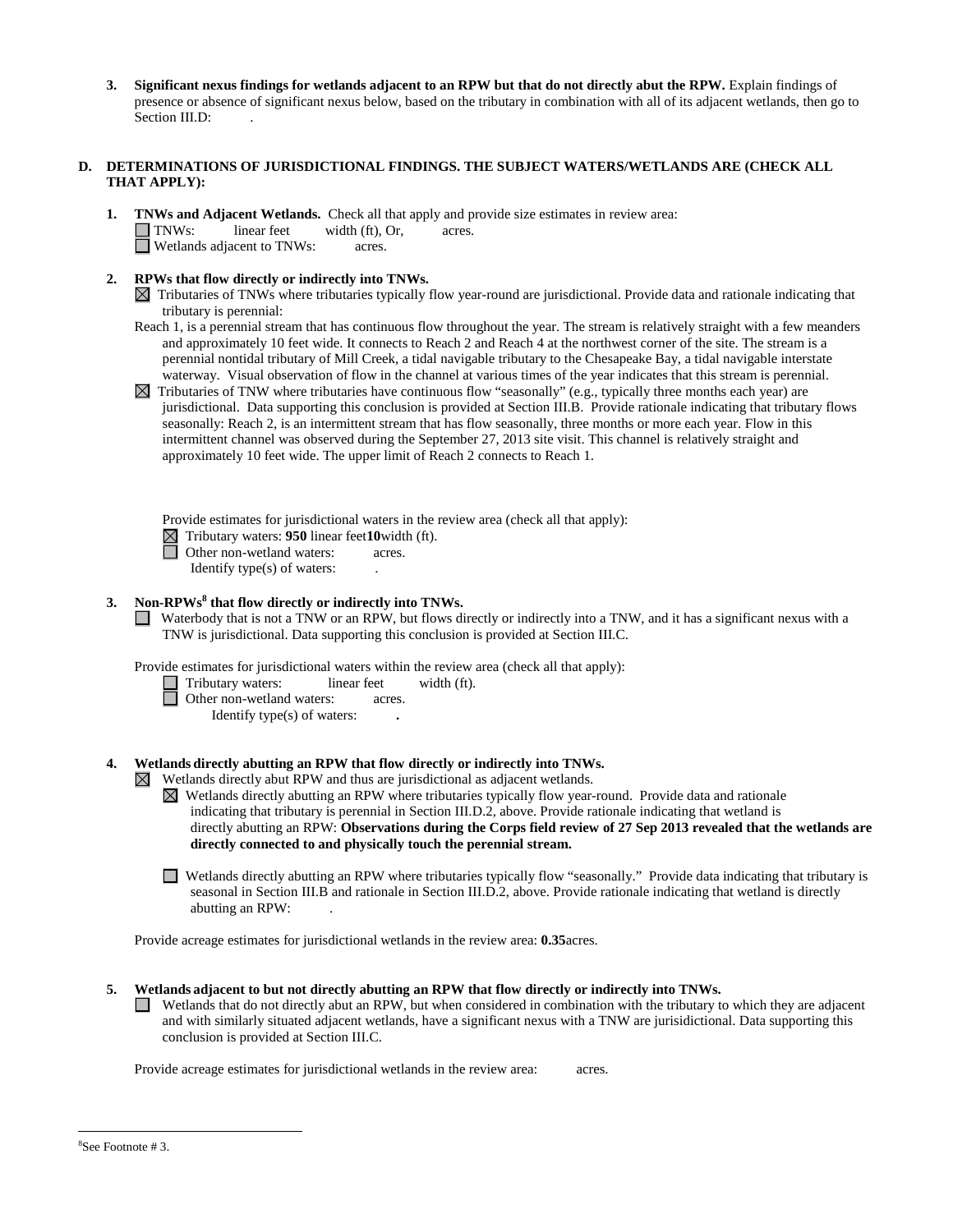## **6. Wetlands adjacent to non-RPWs that flow directly or indirectly into TNWs.**

 $\Box$ Wetlands adjacent to such waters, and have when considered in combination with the tributary to which they are adjacent and with similarly situated adjacent wetlands, have a significant nexus with a TNW are jurisdictional. Data supporting this conclusion is provided at Section III.C.

Provide estimates for jurisdictional wetlands in the review area: acres.

# **7. Impoundments of jurisdictional waters. 9**

- As a general rule, the impoundment of a jurisdictional tributary remains jurisdictional.
- Demonstrate that impoundment was created from "waters of the U.S.," or
	- Demonstrate that water meets the criteria for one of the categories presented above (1-6), or
- $\Box$ Demonstrate that water is isolated with a nexus to commerce (see E below).

### **E. ISOLATED [INTERSTATE OR INTRA-STATE] WATERS, INCLUDING ISOLATED WETLANDS, THE USE, DEGRADATION OR DESTRUCTION OF WHICH COULD AFFECT INTERSTATE COMMERCE, INCLUDING ANY SUCH WATERS (CHECK ALL THAT APPLY):<sup>10</sup>**

- which are or could be used by interstate or foreign travelers for recreational or other purposes.
- from which fish or shellfish are or could be taken and sold in interstate or foreign commerce.
- which are or could be used for industrial purposes by industries in interstate commerce.
- Interstate isolated waters.Explain: .
- Other factors. Explain:

#### **Identify water body and summarize rationale supporting determination:** .

Provide estimates for jurisdictional waters in the review area (check all that apply):

Tributary waters: linear feet width (ft).<br>
Other non-wetland waters: acres

Other non-wetland waters: acres.

Identify type(s) of waters: **.**

 $\Box$  Wetlands: acres.

# **F. NON-JURISDICTIONAL WATERS, INCLUDING WETLANDS (CHECK ALL THAT APPLY):**

- If potential wetlands were assessed within the review area, these areas did not meet the criteria in the 1987 Corps of Engineers Wetland Delineation Manual and/or appropriate Regional Supplements.
- **Review area included isolated waters with no substantial nexus to interstate (or foreign) commerce.**

Prior to the Jan 2001 Supreme Court decision in "*SWANCC*," the review area would have been regulated based solely on the "Migratory Bird Rule" (MBR).

Waters do not meet the "Significant Nexus" standard, where such a finding is required for jurisdiction. Explain: **.**

ñ Other: (explain, if not covered above): **.**

Provide acreage estimates for non-jurisdictional waters in the review area, where the sole potential basis of jurisdiction is the MBR factors (i.e., presence of migratory birds, presence of endangered species, use of water for irrigated agriculture), using best professional judgment (check all that apply):

Non-wetland waters (i.e., rivers, streams): linear feet width (ft).

Lakes/ponds: acres.

Other non-wetland waters: acres. List type of aquatic resource:

Wetlands: acres.

Provide acreage estimates for non-jurisdictional waters in the review area that do not meet the "Significant Nexus" standard, where such a finding is required for jurisdiction (check all that apply):

- □ Non-wetland waters (i.e., rivers, streams): linear feet, width (ft).
	- Lakes/ponds: acres.

 $\Box$ 

- Other non-wetland waters: acres. List type of aquatic resource:
- П Wetlands: acres.

## **SECTION IV: DATA SOURCES.**

<sup>&</sup>lt;sup>9</sup> To complete the analysis refer to the key in Section III.D.6 of the Instructional Guidebook.

<sup>&</sup>lt;sup>10</sup> Prior to asserting or declining CWA jurisdiction based solely on this category, Corps Districts will elevate the action to Corps and EPA HQ for **review consistent with the process described in the Corps/EPA** *Memorandum Regarding CWA Act Jurisdiction Following Rapanos.*